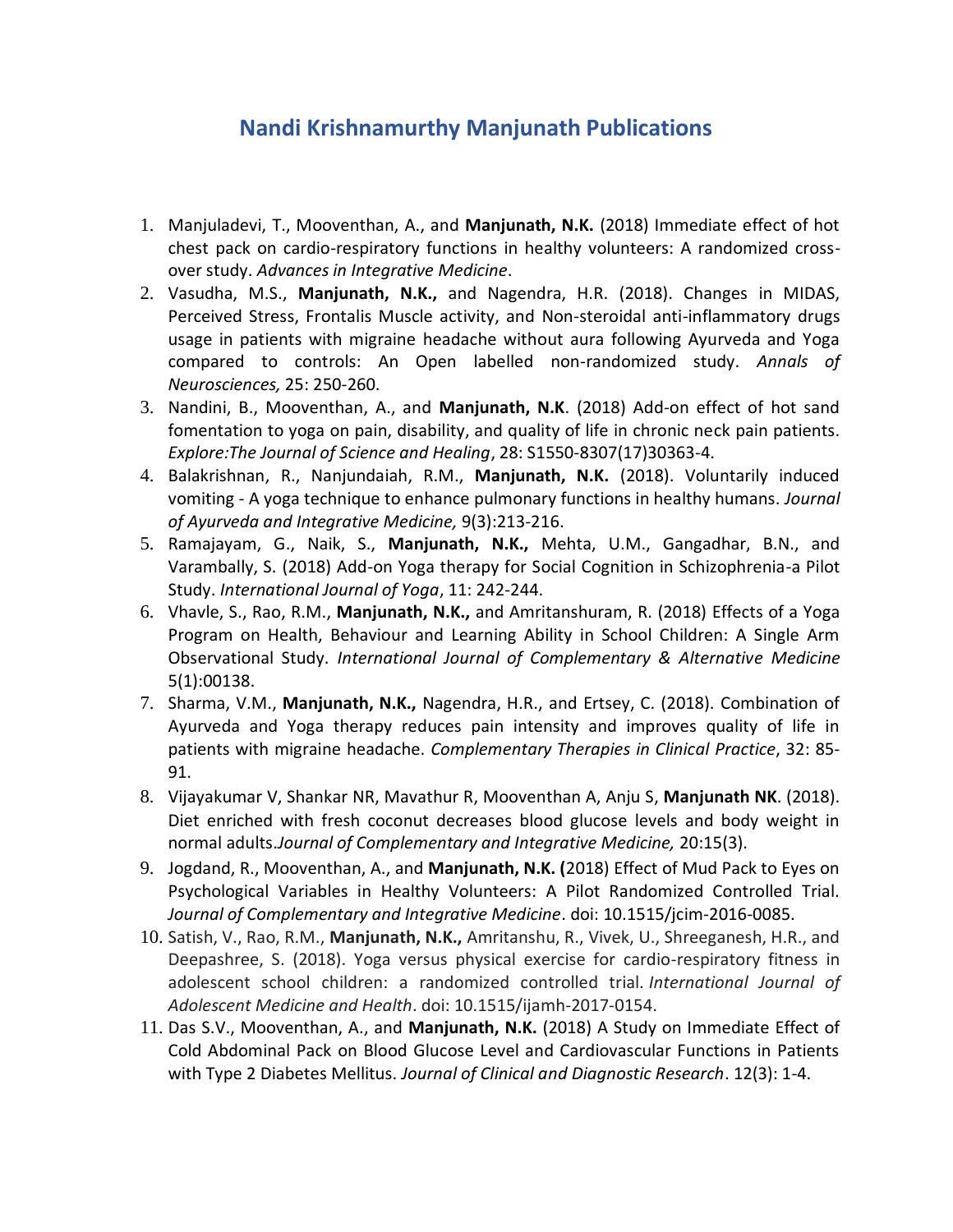- 12. Saoji, A., Raghavendra, B.R., Madle, K., and **Manjunath, N.K**. (2018). Additional Practice of Yoga Breathing with Intermittent Breath Holding Enhances Psychological Functions in Yoga Practitioners: A Randomized Controlled Trial. *Explore: The journal of Science and Wellbeing,* doi: 10.1016/j.explore.2018.02.005
- 13. Saoji, A., Raghavendra, B.R., and **Manjunath, N.K.** (2018). Immediate Effect of Yoga Breathing with Intermittent Breath Retention on the Autonomic and Cardiovascular Variables Amongst Healthy Volunteers. *Indian Journal Physiol Pharmacol*, 62(1): 41-50.
- 14. Saoji, A., Raghavendra, B.R., and **Manjunath, N.K.** (2018). Effects of Yogic Breath Regulation: A Narrative Review of Scientific Evidence. *Journal of Ayurveda and Integrative Medicine.* doi: 10.1016/j.jaim.2017.07.008.
- 15. Saoji, A., Raghavendra, B.R., and **Manjunath, N.K.** (2018). Immediate Effects of Yoga Breathing with Intermittent Breath Holding on Response Inhibition Amongst Healthy Volunteers. *International Journal of Yoga*, 11: 99-104.
- 16. Nivethitha, L., Mooventhan, A., **Manjunath, N.K.,** Bathala, L., and Sharma, V.K. (2018). Cerebrovascular Hemodynamics During the Practice of Bhramari Pranayama, Kapalbhati and Bahir-Kumbhaka: An Exploratory Study. *Applied psychophysiology and biofeedback*, *43*(1), 87-92.
- 17. Nagasukeerthi, P., Mooventhan, A., and **Manjunath, N.K.** (2017). Short-term effect of add on bell pepper (Capsicum annuum var. grossum) juice with integrated approach of yoga therapy on blood glucose levels and cardiovascular functions in patients with type 2 diabetes mellitus: A randomized controlled study. *Complementary Therapies in Medicine*, *34*, 42-45.
- 18. Shetty, B., Shetty, G.B., **Manjunath, N.K.,** and Shantaram, M. (2017). Effect of Integrated Yoga Practices on Anthropometric Measures, Serum Lipid Profile and Oxidative Stress Status in Obese Adults. *Indian Journal of Applied Research*, 7(1).
- 19. Nivethitha, L., Mooventhan, A., **Manjunath, N.K.,** Bathala, L., and Sharma, V.K. (2017). Cerebrovascular hemodynamics during pranayama techniques. *Journal of Neurosciences in Rural Practice*, 8(1), 60-63.
- 20. Nivethitha, L., Mooventhan, A., and **Manjunath, N.K**. (2017). A pilot study on evaluating cardiovascular functions during the practice of Bahir Kumbhaka (external breath retention). *Advances in Integrative Medicine*, 4(1), 7-9.
- 21. Nivethitha, L., Mooventhan, A., and **Manjunath, N.K.** (2017). Effects of various Prānāyāma on cardiovascular and autonomic variables. *Ancient Science of Life*, 36(2):72- 7.
- 22. Nivethitha, L., **Manjunath, N.K.,** and Mooventhan, A. (2017). Heart rate variability changes during and after the practice of bhramari pranayama. *International Journal of Yoga*, 10(2), 99.
- 23. Ragavendrasamy, B., Chirag, S.H., and **Manjunuath, N.K.** (2017). Yogic Breathing Practices Improve Lung Functions of Competitive Young Swimmers. *Journal of Ayurveda and Integrative Medicine,* 8(2), 99-104.
- 24. Ragavendrasamy, B., Ramesh, M.N., and **Manjunath, N.K.** (2017). Nasadiya Suktam: the oldest known Cosmologies on the Origins of Universe. *International Journal of Yoga-Philosophy, Psychology and Parapsychology,* 5:24-25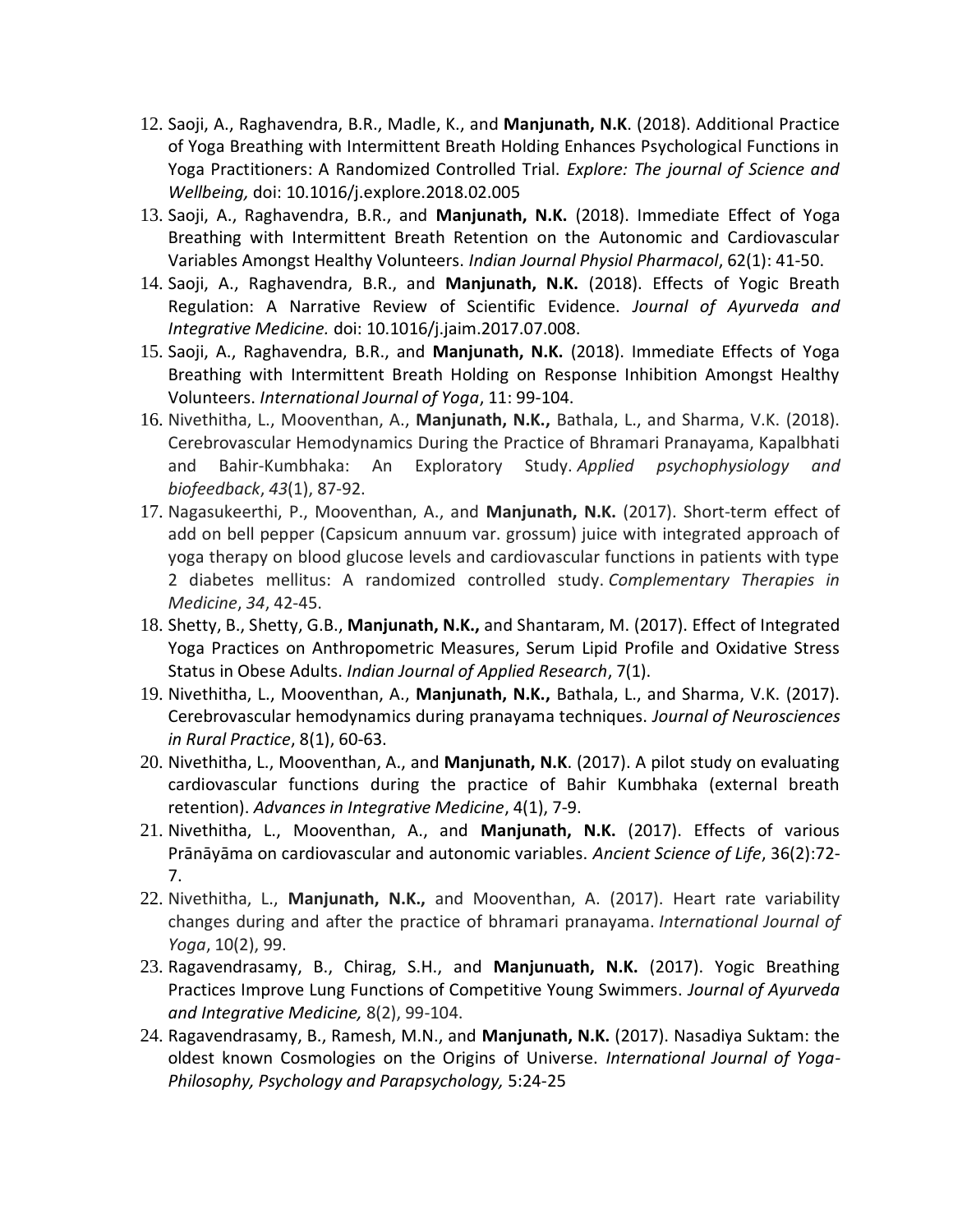- 25. Ragavendrasamy, B., Ramesh, M.N., and **Manjunath, N.K.** (2017). Voluntarily Induced Vomiting – Kunjal Kriya: A tool to enhance pulmonary functions. *Journal of Ayurveda and Integrative Medicine.* 9(3): 213–216*.*
- 26. Ragavendrasamy B., Ramesh M.N., **Manjunath, N.K.,** and Saini, S. (2016). Yoga: A New Strategy to facilitate Human Adaptation in Antarctica. *The Proceedings of the COMNAP* ISBN: 978-0-473-38699-3.
- 27. Shankar, N.R., **Manjunath, N.K.,** Mavathur, R., Venugopal, V., Sreedhar, P., Sood, A. and Nagendra, H.R. (2016) Impact of Fresh Coconut on Dietary Intake: A Randomized Comparative Trial. *lnternational Journal of Education and Research in Health Sciences*, 2(4), 64-68.
- 28. Shankar, N.R., Palukuru, S., Deo, G., **Manjunath, N.K.,** andNagendra, H.R. (2016) Comparative Study of Diet Effect (Fresh Coconut and Groundnut) on Healthy Adults Using Electrophotonic Imaging Parameters. *Indian Journal of Basic and Applied Medical Research*, 6(1), 147-153.
- 29. Nagashree, R.S., **Manjunath, N.K.,** Indu, M., Ramesh, M., Venugopal, V., Sreedhar, P., and Nagendra, H.R. (2017). Effect of a Diet Enriched with Fresh Coconut Saturated Fats on Plasma Lipids and Erythrocyte Fatty Acid Composition in Normal Adults. *Journal of the American College of Nutrition*, *36*(5), 330-334.
- 30. Raghavendra, P., Shetty, P., Shetty, S., **Manjunath, N.K.,** and Saoji, A.A. (2016). Effect of high-frequency yoga breathing on pulmonary functions in patients with asthma: A randomized clinical trial. *Annals of Allergy, Asthma & Immunology,* 117(5), 550-551.
- 31. Mohanty, S., Mooventhan, A., and **Manjunath, N.K.** (2016). Effect of Needling at CV-12 (Zhongwan) on Blood Glucose Levels in Healthy Volunteers: A Pilot Randomized Placebo Controlled Trial. *Journal of Acupuncture and Meridian Studies*, 9(6), 307-310.
- 32. Das, M., Deepeshwar, S., Subramanya, P., and **Manjunath, N.K.** (2016). Influence of Yoga-Based Personality Development Program on Psychomotor Performance and Selfefficacy in School Children. *Frontiers in Pediatrics,* 15;4:62.
- 33. Bhargav, H., **Manjunath, N.K.,** Varambally, S., Mooventhan, A., Bista, S., Singh, D., Chhabra, H., Venkatasubramanian, G., Srinivasan, T.M. and Nagendra, H.R. (2016). Acute effects of 3G mobile phone radiations on frontal haemodynamics during a cognitive task in teenagers and possible protective value of Om chanting. *International Review of Psychiatry.* 28(3):288-9.
- 34. Vinuta, H.T., Raghavendra, B.R., and **Manjunath, N.K.** (2015). Effect of integrated approach of yoga therapy on autonomic functions in patients with type 2 diabetes. *Indian Journal of Endocrinology and Metabolism*, 19(5):653-7.
- 35. Telles, S, Singh, N, Naveen, KV, Deepeshwar, S, Pailoor, S, **Manjunath N.K.,** George, L., Dawn, R., and Balkrishna, A. (2015) A fMRI Study of Stages of Yoga Meditation Described in Traditional Text. Journal of Psychology and Psychotherapy, 5:185.
- 36. Mondal, J., Balakrishnan, R., and **Manjunath, N.K.** (2015). Regulation of autonomic functions following two high frequency yogic breathing techniques. *TANG*, 5(1), 19-22.
- 37. Nagaraj, C., **Manjunath N.K.,** and Nataraj, H.R. (2013). Effect of integrated yoga therapy on nerve conduction velocity in type -2 diabetics a cross sectional clinical study. *International Ayurveda Medical Journal*, 1(6):119-125.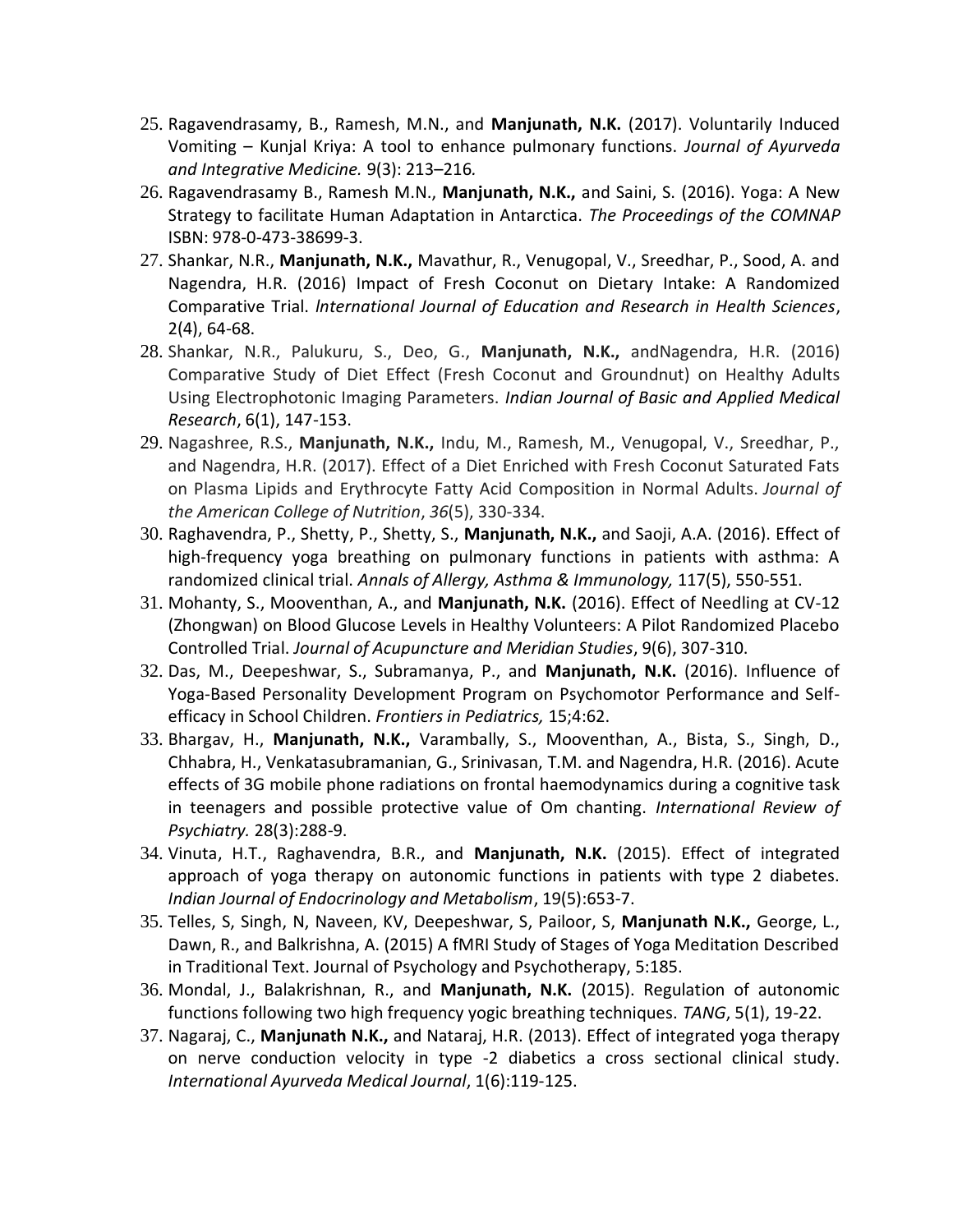- 38. Raghavendra, B.R., Telles, S., **Manjunath N.K**., Deepak, K.K., Naveen, K.V., and Subramanya P. (2013). Voluntary heart rate reduction following yoga using different strategies. *International Journal of Yoga*,6(1):26-30.
- 39. Shankar, K.V., Bhat R.R., and **Manjunath N.K.** (2012). Influence of early rising on performance in tasks requiring attention and memory. *Indian Journal of Physiology and Pharmacology*, 56 (4): 337-344.
- 40. Parag J., and **Manjunath, N.K.** (2012). Effect of Surya namaskar on sustained attention in school children. *Journal of Yoga and Physical Therapies*, 2 (2): 110-114.
- 41. Telles S., Raghavendra B.R., Naveen K.V., **Manjunath N.K.**, Kumar S., and Subramanya P. (2012). Changes in autonomic variables following two meditative states described in yoga texts. *Journal of Alternative and Complementary Medicine*, 19(1):35-42.
- 42. Telles, S., Raghavendra, B.R., Naveen, K.V., **Manjunath, N.K.**, and Subramanya, P. (2012). Mid-latency auditory evoked potentials in 2 meditative states. *Clinical EEG and Neuroscience*, 43(2):154-60.
- 43. Kumar, S., Nagendra, H.R**, Manjunath, N.K.,** Naveen, K.V, and Telles, S. (2010). [Meditation on OM: Relevance from ancient texts and contemporary](http://www.ncbi.nlm.nih.gov/pubmed/20948894)  [science.](http://www.ncbi.nlm.nih.gov/pubmed/20948894)*International Journal of Yoga,* 3(1): 2-5.
- 44. Kumar, S., Nagendra, H.R, Naveen, K.V., **Manjunath, N.K.,** and Telles, S. (2010). [Brainstem auditory-evoked potentials in two meditative mental states.](http://www.ncbi.nlm.nih.gov/pubmed/21170228)*International Journal of Yoga,* 3(2): 37-41.
- 45. Subramanya, P., **Manjunath, N.K.**, and Telles, S. (2009). Effect of yoga on tasks for manual and tweezer dexterity. *Journal of Indian Psychology*, 27(1&2): 9-12.
- 46. Telles, S., Dash, M., **Manjunath, N.K.,** Deginal, R. and Naveen, K.V. (2008). Effect of yoga on visual perception and visual strain. *Journal of Modern Optics*, 54 (9): 1379-1383.
- 47. **Manjunath, N.K.,** and Telles, S. (2007). Influence of Yoga and Ayurveda on the measures of Gait, Balance and mobility in a geriatric population. *Medical Science Monitor,* 13(12): LE19-20.
- 48. **Manjunath, N.K.,** and Telles, S. (2007). Pulmonary functions following yoga in a community dwelling geriatric population in India. *Journal of Indian Psychology*, 24(1&2): 44-51.
- 49. **Manjunath, N.K.,** and Telles, S. (2007). Depression scores of institutionalized elderly persons following two ancient Indian interventions. *Journal of Gerontological Nursing*, 3(2):17-23.
- 50. Telles, S., Naveen, K.V., Dash, M., Deginal, R., and **Manjunath, N.K.**(2007). Effect of yoga on self-rated visual discomfort in computer users. *Head & Face Medicine*, 2: 46.
- 51. **Manjunath, N.K.,** and Telles, S. (2006). Therapeutic applications of a cold chest pack in bronchial asthma. *World Journal of Medical Sciences*, 1: 18-20.
- 52. **Manjunath, N.K.,** and Telles, S. (2005). Influence of yoga and Ayurveda on self rated sleep in a geriatric population. *Indian Journal of Medical Research*, 121: 683-690.
- 53. **Manjunath, N.K.,** and Telles, S. (2004). Spatial and verbal memory test scores following yoga and fine arts camps for school children. *Indian Journal of Physiology and Pharmacology*, 48 (3): 353-356.